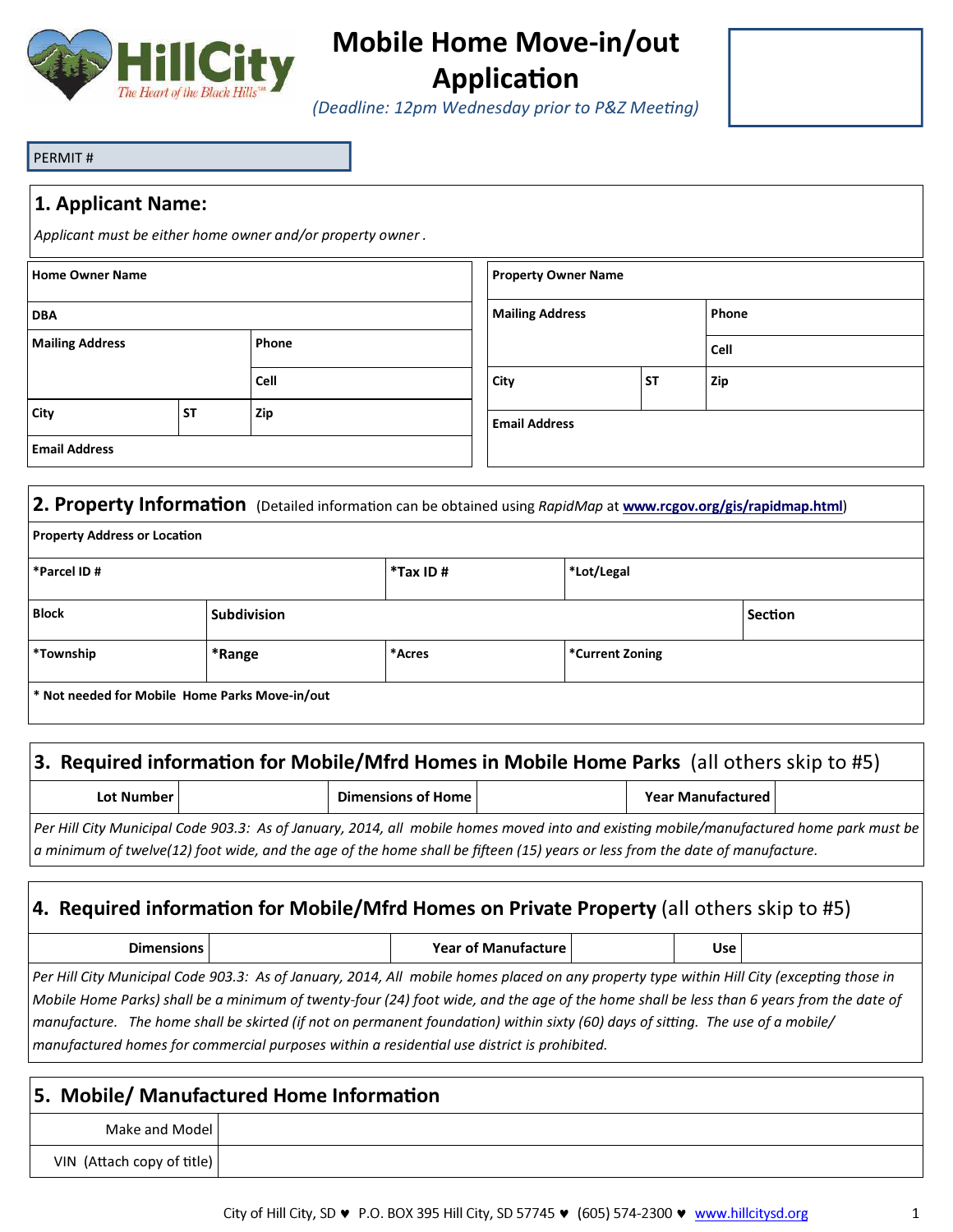| 5. Estimated Cost of Contracted Work (Where applicable) |               |
|---------------------------------------------------------|---------------|
| MOVER/INSTALLER                                         | Cost \$       |
| <b>GENERAL CONTRACTOR</b>                               | Cost \$       |
| <b>GRADING/FOUNDATION CONTRACTOR</b>                    | Cost \$       |
| ELECTRICAL CONTRACTOR                                   | Cost \$       |
| PLUMBING/HEATING CONTRACTOR                             | Cost \$       |
| MECHANICAL CONTRACTOR                                   | Cost \$       |
|                                                         | TOTAL COST \$ |

| 6. General/Sole Contractor Information (Required for contracted work) |                          |
|-----------------------------------------------------------------------|--------------------------|
| South Dakota Excise Tax License Number                                | (Attach Copy*)           |
| Liability Insurance Certificate of Insurance Policy Number            | (Attach Copy*)           |
| Worker's Compensation Insurance Policy Number                         | (Attach Copy or          |
|                                                                       | Non-participation form*) |
| Identification # (Driver's License or Government I.D.)                | (Attach Copy*)           |

| 7. Flood Hazard Information:                                      |     |  |
|-------------------------------------------------------------------|-----|--|
| Is the property located within a designated floodway, floodplain, | YES |  |
| or special hazard area?                                           | NΟ  |  |
| If yes, a floodplain development permit is required.              |     |  |

THE CITY OF HILL CITY AND THE PLANNING AND ZONING COMMISSION ADOPTED THE "INTERNATIONAL BUILDING CODE" (IBC) FOR USE IN ISSUING BUILDING PERMITS, LIFE-SAFETY CODE, BUILDING CODE, INSPECTIONS AND CODE ENFORCEMENT. ELECTRICAL AND PLUMBING CODES ARE REGULATED BY THE STATE OF SOUTH DAKOTA AND ARE INSPECTED BY STATE INSPECTORS. (The Applicant is responsible for obtaining those permits and obtaining related inspections.) EVERY PERMIT ISSUED BY THE BUILDING OFFICIAL UNDER THE PROVISIONS OF THIS CODE SHALL EXPIRE BY LIMITATION AND BECOME NULL AND VOID IF THE BUILDING OR WORK AUTHORIZED BY SUCH PERMIT IS NOT COMMENCED WITHIN NINETY (90) DAYS FROM THE DAY OF APPROVAL OR COMPLETED WITHIN ONE (1) YEAR.

I hereby certify that I have examined this application and its attachments, and know the same to be true and correct. All provisions of laws and ordinances governing this type of work will be complied with whether specified within or not. I further certify that I am the owner or the owner's authorized agent and that the proposed work is authorized by the owner. I understand that work shall not begin until the permit is issued by this department, that I am responsible for calling for all required inspections, that work shall be accessible for inspection, that a final inspection, approval and Certificate of Occupancy are required prior to occupying/using the structures contained herein. I understand that the granting of this permit does not presume to give authority to violate or cancel the provisions of any Federal, State, or local laws regulating construction or performance of construction.

Signature of Applicant Date of Applicant Date of Applicant Date of Applicant Date of Applicant Date of Applicant Date of Applicant Date of Applicant Date of Applicant Date of Applicant Date of Applicant Date of Applicant D

Signature of Home/Property Owner Date Communication of the United States of Date Date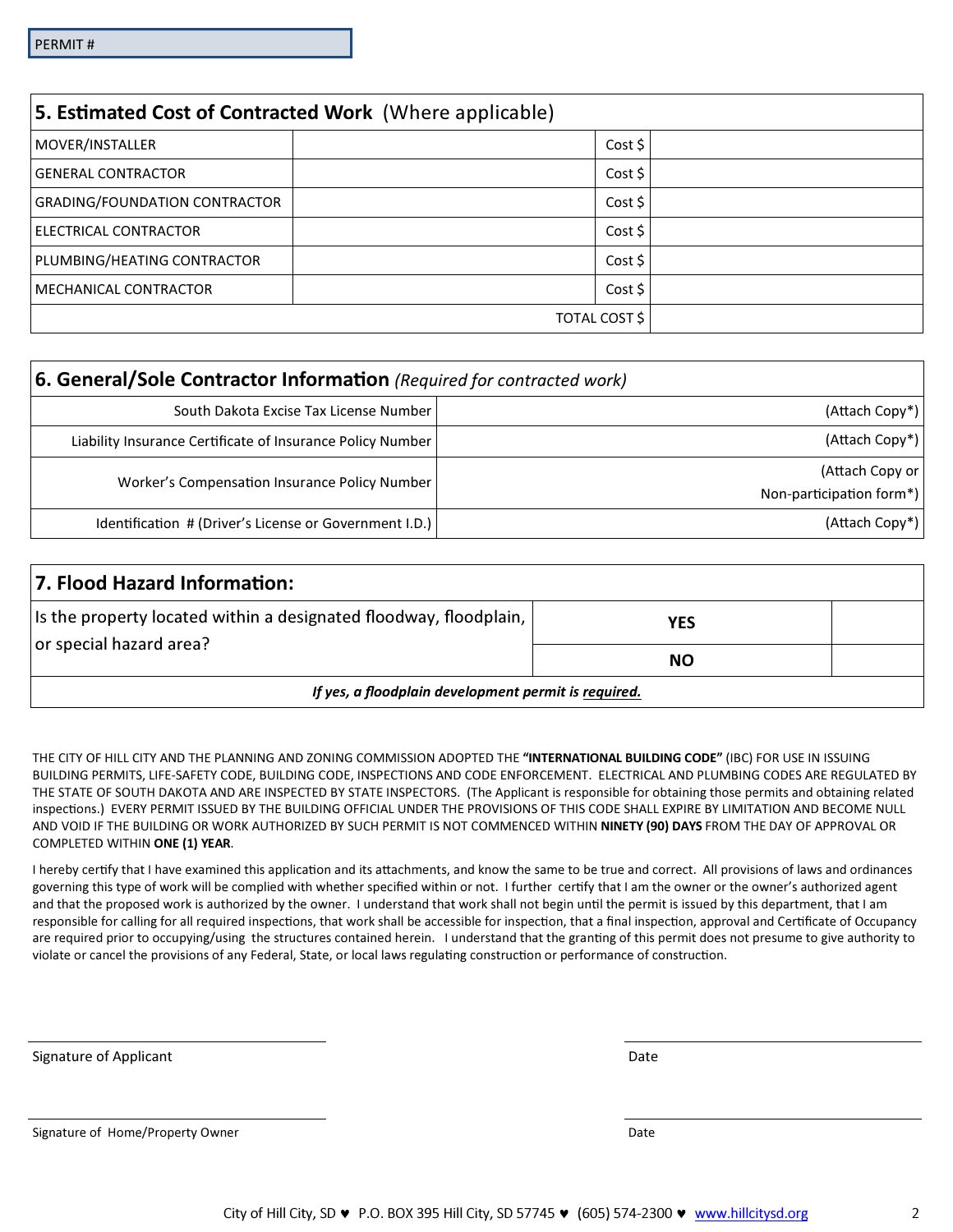#### Site Plan Sketch (to scale) For Mobiles/Manufactured Homes on Private Property

|  |  |  |  |  |  |  |  |  |  |  |  |  |  |  |  | N |  |
|--|--|--|--|--|--|--|--|--|--|--|--|--|--|--|--|---|--|
|  |  |  |  |  |  |  |  |  |  |  |  |  |  |  |  |   |  |
|  |  |  |  |  |  |  |  |  |  |  |  |  |  |  |  |   |  |
|  |  |  |  |  |  |  |  |  |  |  |  |  |  |  |  |   |  |
|  |  |  |  |  |  |  |  |  |  |  |  |  |  |  |  |   |  |
|  |  |  |  |  |  |  |  |  |  |  |  |  |  |  |  |   |  |
|  |  |  |  |  |  |  |  |  |  |  |  |  |  |  |  |   |  |
|  |  |  |  |  |  |  |  |  |  |  |  |  |  |  |  | ł |  |
|  |  |  |  |  |  |  |  |  |  |  |  |  |  |  |  |   |  |
|  |  |  |  |  |  |  |  |  |  |  |  |  |  |  |  |   |  |
|  |  |  |  |  |  |  |  |  |  |  |  |  |  |  |  |   |  |
|  |  |  |  |  |  |  |  |  |  |  |  |  |  |  |  |   |  |
|  |  |  |  |  |  |  |  |  |  |  |  |  |  |  |  |   |  |
|  |  |  |  |  |  |  |  |  |  |  |  |  |  |  |  |   |  |
|  |  |  |  |  |  |  |  |  |  |  |  |  |  |  |  |   |  |
|  |  |  |  |  |  |  |  |  |  |  |  |  |  |  |  |   |  |
|  |  |  |  |  |  |  |  |  |  |  |  |  |  |  |  |   |  |
|  |  |  |  |  |  |  |  |  |  |  |  |  |  |  |  |   |  |
|  |  |  |  |  |  |  |  |  |  |  |  |  |  |  |  |   |  |
|  |  |  |  |  |  |  |  |  |  |  |  |  |  |  |  |   |  |
|  |  |  |  |  |  |  |  |  |  |  |  |  |  |  |  |   |  |
|  |  |  |  |  |  |  |  |  |  |  |  |  |  |  |  |   |  |
|  |  |  |  |  |  |  |  |  |  |  |  |  |  |  |  |   |  |
|  |  |  |  |  |  |  |  |  |  |  |  |  |  |  |  |   |  |
|  |  |  |  |  |  |  |  |  |  |  |  |  |  |  |  |   |  |
|  |  |  |  |  |  |  |  |  |  |  |  |  |  |  |  |   |  |
|  |  |  |  |  |  |  |  |  |  |  |  |  |  |  |  |   |  |
|  |  |  |  |  |  |  |  |  |  |  |  |  |  |  |  |   |  |
|  |  |  |  |  |  |  |  |  |  |  |  |  |  |  |  |   |  |
|  |  |  |  |  |  |  |  |  |  |  |  |  |  |  |  |   |  |
|  |  |  |  |  |  |  |  |  |  |  |  |  |  |  |  |   |  |
|  |  |  |  |  |  |  |  |  |  |  |  |  |  |  |  |   |  |
|  |  |  |  |  |  |  |  |  |  |  |  |  |  |  |  |   |  |
|  |  |  |  |  |  |  |  |  |  |  |  |  |  |  |  |   |  |
|  |  |  |  |  |  |  |  |  |  |  |  |  |  |  |  |   |  |
|  |  |  |  |  |  |  |  |  |  |  |  |  |  |  |  |   |  |
|  |  |  |  |  |  |  |  |  |  |  |  |  |  |  |  |   |  |
|  |  |  |  |  |  |  |  |  |  |  |  |  |  |  |  |   |  |
|  |  |  |  |  |  |  |  |  |  |  |  |  |  |  |  |   |  |
|  |  |  |  |  |  |  |  |  |  |  |  |  |  |  |  |   |  |
|  |  |  |  |  |  |  |  |  |  |  |  |  |  |  |  |   |  |
|  |  |  |  |  |  |  |  |  |  |  |  |  |  |  |  |   |  |
|  |  |  |  |  |  |  |  |  |  |  |  |  |  |  |  |   |  |
|  |  |  |  |  |  |  |  |  |  |  |  |  |  |  |  |   |  |
|  |  |  |  |  |  |  |  |  |  |  |  |  |  |  |  |   |  |
|  |  |  |  |  |  |  |  |  |  |  |  |  |  |  |  |   |  |
|  |  |  |  |  |  |  |  |  |  |  |  |  |  |  |  |   |  |
|  |  |  |  |  |  |  |  |  |  |  |  |  |  |  |  |   |  |
|  |  |  |  |  |  |  |  |  |  |  |  |  |  |  |  |   |  |
|  |  |  |  |  |  |  |  |  |  |  |  |  |  |  |  |   |  |
|  |  |  |  |  |  |  |  |  |  |  |  |  |  |  |  |   |  |
|  |  |  |  |  |  |  |  |  |  |  |  |  |  |  |  |   |  |
|  |  |  |  |  |  |  |  |  |  |  |  |  |  |  |  |   |  |
|  |  |  |  |  |  |  |  |  |  |  |  |  |  |  |  |   |  |
|  |  |  |  |  |  |  |  |  |  |  |  |  |  |  |  |   |  |
|  |  |  |  |  |  |  |  |  |  |  |  |  |  |  |  |   |  |
|  |  |  |  |  |  |  |  |  |  |  |  |  |  |  |  |   |  |
|  |  |  |  |  |  |  |  |  |  |  |  |  |  |  |  |   |  |
|  |  |  |  |  |  |  |  |  |  |  |  |  |  |  |  |   |  |
|  |  |  |  |  |  |  |  |  |  |  |  |  |  |  |  |   |  |
|  |  |  |  |  |  |  |  |  |  |  |  |  |  |  |  |   |  |
|  |  |  |  |  |  |  |  |  |  |  |  |  |  |  |  |   |  |
|  |  |  |  |  |  |  |  |  |  |  |  |  |  |  |  |   |  |

#### Please show the following in your site plan sketch:

- 1. Property boundaries with boundary measurements (in linear feet) of all sides of the property
- 2. Final setbacks of all existing and proposed improvements
- 3. All existing and proposed structures
- 4. Access from public right-of-way to property (i.e. driveways)
- 5. Easements and restrictions
- 6. Location of floodway and flood fringe if applicable
- 7. Post construction drainage patterns